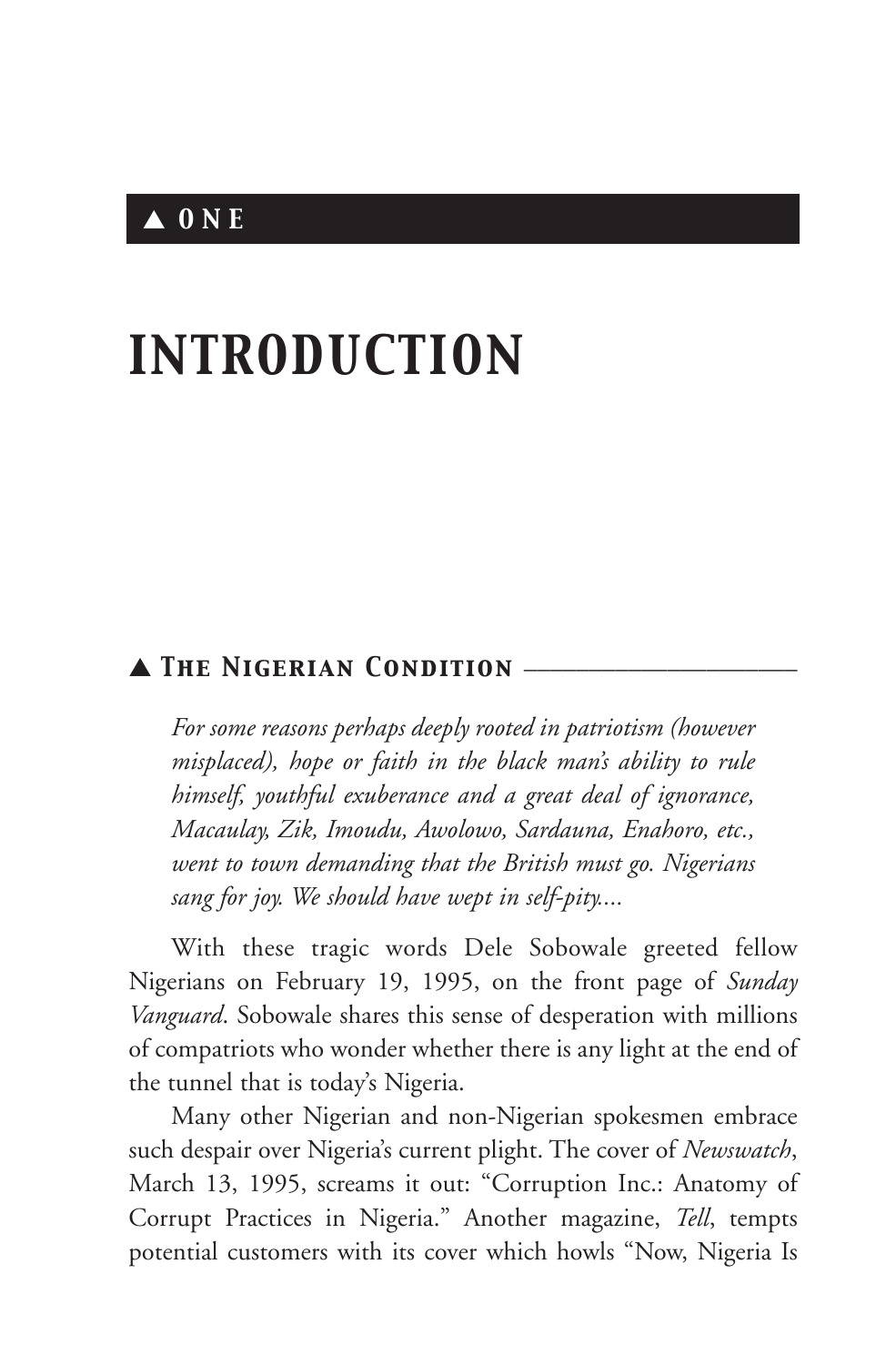Finished" and "Secret Accounts: How Aso Rock Looted the Nation."1 Karl Maier, a foreign journalist well acquainted with Nigeria, gave this title to his book: *This House Has Fallen.* The cries are legitimate, but the judgements are too hasty.

When the nation's top-ranking leaders need to assure the population that Nigeria will not fall apart, as did former Vice-President Augustus Aikhomo,<sup>2</sup> then you know something is desperately amiss. However, Nigeria has shown remarkable tenacity throughout all of its crises. Its continued existence can legitimately be called a miracle that defies all known categories and theories.

The late prominent Christian politician Jolly Tanko Yusuf affirmed Nigeria's "struggles against corrupt government and the determination of Nigeria's fundamentalist Muslims to make our country an Islamic state."

He even spoke of "the madness that has overtaken our country." The country's "gargantuan problem," he affirmed, "is corruption in government."3

Two former military Heads of State, General O. Obasanjo (at the time of writing once again President, but now in civilian garb), and Major General M. Buhari, have identified corruption as the country's enemy number one.4 A good three years later, Buhari is still voicing similar complaints about "clear lack of accountability in the conduct of public affairs." In 1998, we read reports that the economy is being destroyed by an "astounding degree of embezzlement and perennial failure…to turn policies into projects."5 In 2002, well into the third year of his civilian presidency, Obasanjo is still struggling against this demon that is proving almost impossible to exorcise.

When my wife and I first arrived in April 1966, after the first coup, we had good reason to wonder whether we would last a week. Our stay stretched out to thirty years, but the possibility of a sudden emergency departure never left us. We went through a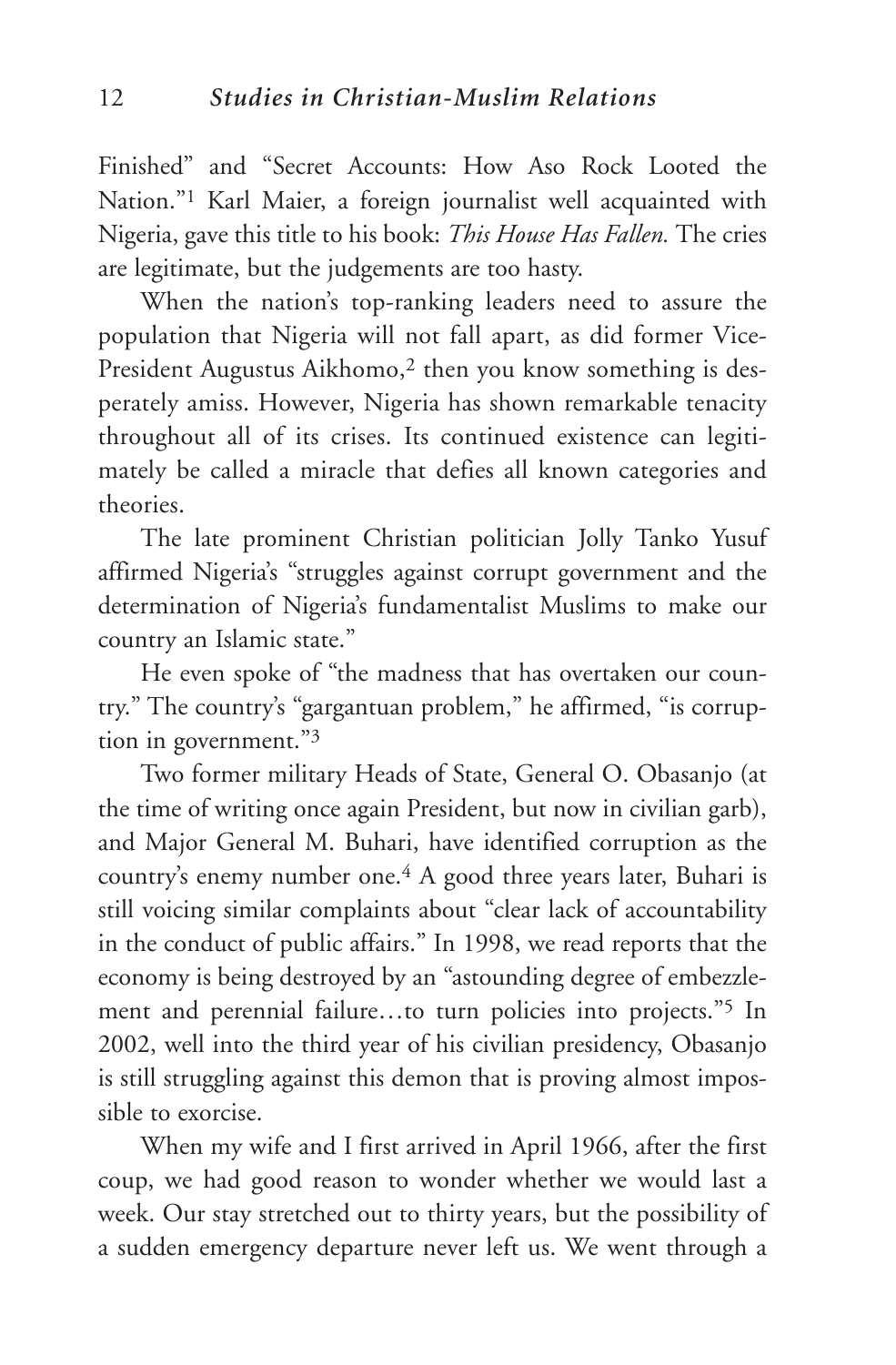civil war, many coups and innumerable bloody riots. We experienced the shift from subsistence to an oil economy subsequently ruined by outrageous corruption, extreme devaluation and an external debt burden that the people had clearly rejected. It left them in dire straits as they first saw their living standard improving significantly, only to see it plummeting. For the north, it was from tea, coffee and coke back to *kunu.* In spite of all the uncertainties, anomalies and suffering, we returned in 2001 to a Nigeria that, after a five-year absence, still had more than a residue of hope for its future.

It was not all negative—at least, not from a missionary point of view. During those thirty years, we witnessed unprecedented church growth<sup>6</sup> in the north, so that the Christian community caught up with Islam in terms of adherents and, according to some, surpassed it. The state structure had been re-organized so that the mammoth power of the Muslim government of the former Northern Region was divided over many new and smaller states with a view to giving the indigenous peoples greater selfdetermination. We arrived in 1966 to find a weak, uncertain northern Christian community that had little influence in the political arena. The Federal Military Government dared to rob the church of many of its schools and hospitals without fear of serious political repercussions. After thirty years, we left a numerically and politically strong church7 that could no longer be pushed around by either government or Islam.

Neither was it all positive. Christian spirituality is faced with two major problems. One is the demon of corruption, with which I began this introduction, and in which Christians and Muslims alike participate—one of the two major reasons for Nigeria's woes. Efforts within the church to stem it have so far failed miserably and even been resisted, for it has penetrated the church at every level, even national.8 The other is the subject of this study.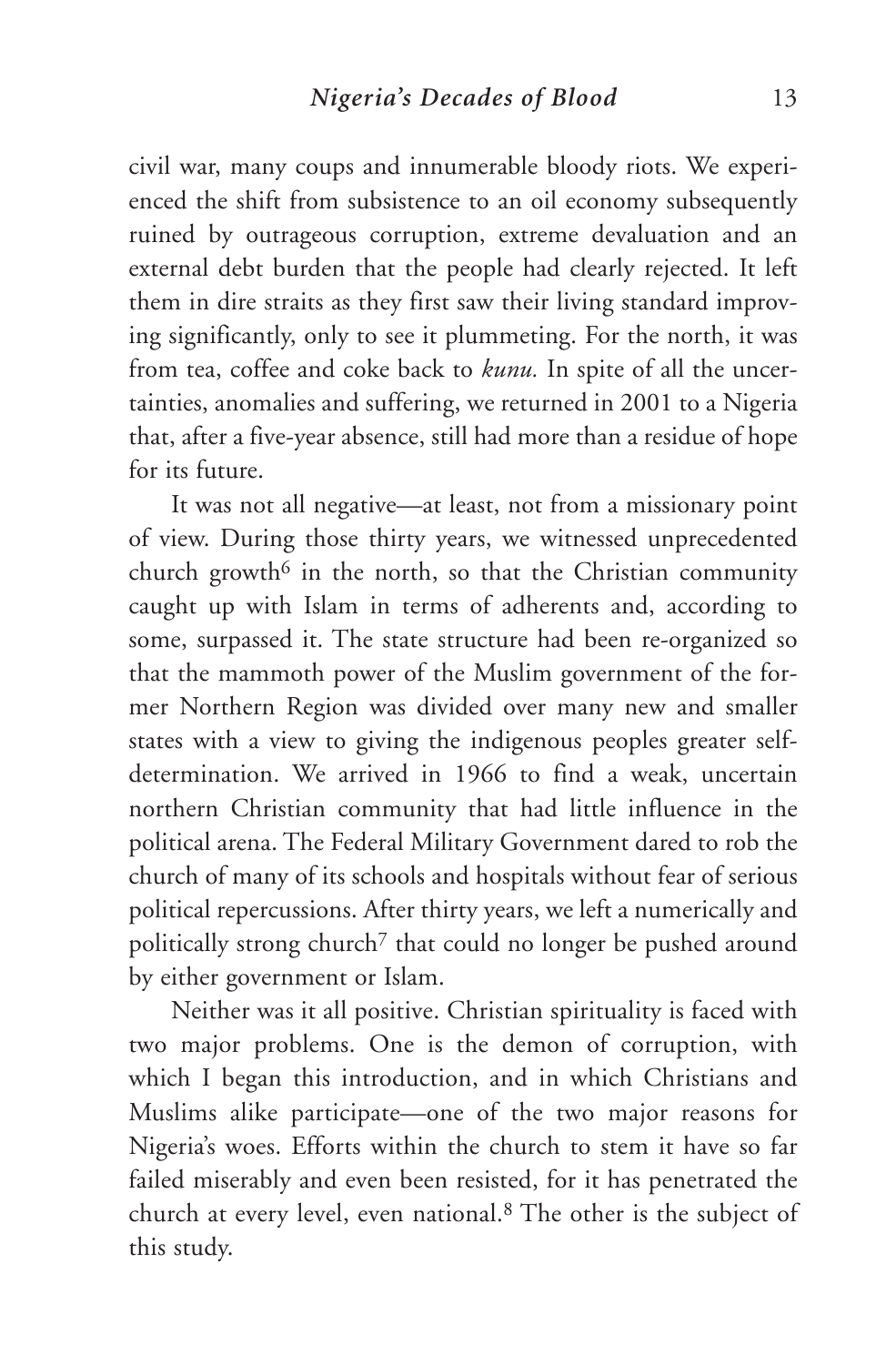#### ▲ *Christian-Muslim Relations* \_\_\_\_\_\_\_\_\_\_\_\_\_\_\_

That other major national and Christian problem is that of Christian-Muslim relations. If corruption has demonized the country, these relations have bedeviled it.

I have decided to tackle this problem because I believe I have something to contribute. I have both the experiential and academic qualifications for such a study, but more, I have a deep concern and love for Nigeria and its people. As a missionary, I am naturally concerned about the health and vitality of the Christian church specifically, and that of the nation as a whole as well as of its Muslim people. As a theologian, I have high regard for Islam and deep respect for its adherents. I am intensely concerned that the adherents of both these religions should not cooperate in their mutual demise in favour of either a mass return to African traditional religion by some or an embrace of secularism by others.

I believe I have a significant if not unique message for the adherents of both religions. Both religions need to make certain commitments towards each other if Nigeria is not to fall apart or both religions fall into disrepute**. The essence of my message to Christians is "wholism," while for Muslims it is "pluralism."** In the case of Christians, they have inherited a dualistic secular approach from missionaries that is not only despised and hated by Muslims, but goes against the deepest intent of the Bible as well. I want Muslims to sit in and listen to this discussion. I want them to understand that they have been misled into identifying Christianity with secularism. Christians need to repent of their flirtation with the language and concepts of secularism, in an environment shared with Muslims, and move away from it by developing a more comprehensive, biblical world view.

At the same time, Muslims need to update their sense of pluralism. It is true that in the past, they have been more tolerant of other religions than have Christians. However, they have not kept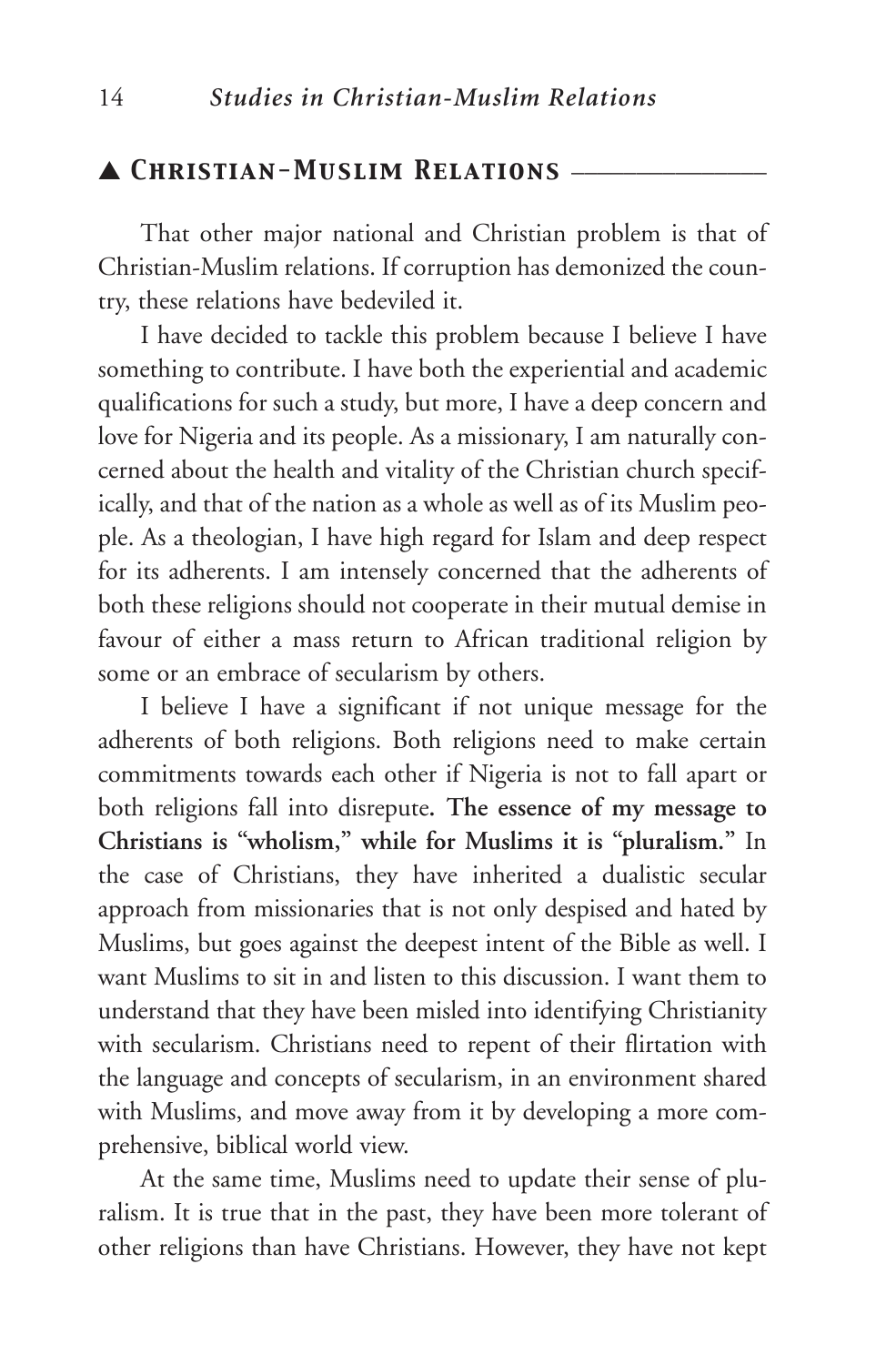up with contemporary developments, at least, not in Nigeria. The situation that developed a *dhimmi* class of second-rate citizens has now been overtaken, never to return. Nigeria is now marked by a pluralistic situation that no longer allows the domination of one religion over all the people. Conversions from both traditional religions and Islam to Christianity have produced a Christian community that is at least numerically equal to that of Islam and may well have surpassed it.<sup>9</sup> Such a situation calls for new inter-religious relationships; the old ideas simply do not cut it anymore.

In addition to changes in the religious makeup of the country, contemporary concepts of human rights and religious liberty clash with and undermine traditional relationships. Though the nature of both Christianity and Islam is to test the spirit of new ideas, rather than embrace them simply because they are there, neither can afford to ignore major sociological and religious population shifts as if they have not happened. Islam in Nigeria is in danger of doing the latter, while Christians fall short of the former.

Both religions have to affect changes in attitude towards each other. They need to move from hostility to respect. They need to develop willingness to listen to each other and to practice empathy. A sense of fairness and equality is badly needed. Both need to commit themselves unequivocally to the indivisibility of Nigeria and to the cooperation needed to make it a viable country again. They need to cooperate on basis of the justice to which both aspire in order to cleanse the country of almost total corruption. At the moment, there is a great risk that Nigerians will grow tired of all this religious ruckus and either return to a sanitized form of traditional religion or to an African version of secularism. This same world view, embraced by Europeans when they grew tired of religious wars, now threatens to overcome them. Today, especially in the USA and Canada, Christians are fighting the very secularism Western Christians themselves produced through their infighting. They are fighting what some con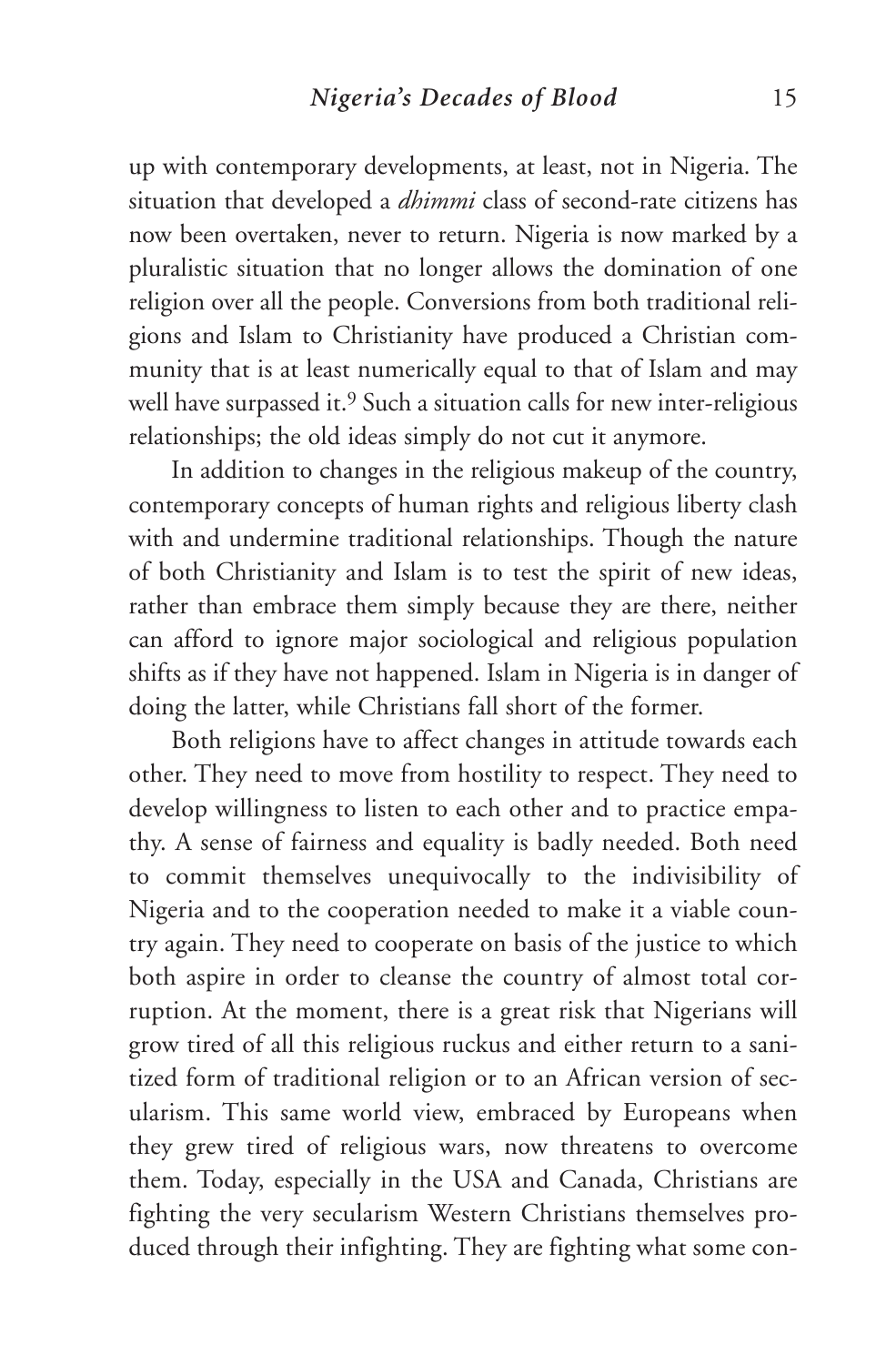sider a "cultural war" against secularism, the fruit of their own intolerance, for their very survival. I submit that Christians and Muslims are both potentially better off with each other than with secularism. Secularism tends to suck the lifeblood out of spirituality and has too many restrictive blindfolds to be viable in the long run. "September 11" was at least partially an explosive "No!" to secularism.

#### ▲ *A Kuyperian Perspective*10 \_\_\_\_\_\_\_\_\_\_\_\_\_\_\_\_\_

Most of my previous books have been written for and published in Nigeria. My readers, mostly Nigerians, will have noticed a certain perspective common to all of my writings. It is the perspective of a wholistic way of thinking that I have initially learned from the late Prof. H. Evan Runner, formerly a philosophy professor at Calvin College in Grand Rapids, Michigan, USA. The perspective is often referred to as Neo-Calvinism or Kuyperianism. This is a school of thought and social action that originated in the Netherlands, but that is now increasingly sought after by Christians from every continent, including countries like Korea, Japan, Indonesia, Australia, South Africa, Hungary, United Kingdom, various Latin American countries, Canada and the USA.11 In all of these countries, this perspective is seen by a growing group of scholars and social activists as offering a viable arsenal of tools in the Christian struggle to develop and survive. Joel Carpenter, for example, has outlined the way this school of thought is influencing Christian higher education throughout North America and producing leading scholars.12

It is this perspective that underlies this book. It is a perspective as wide as life itself and world affirming.

As Carpenter put it, Kuyper's solution to the problem of competing world views—and that *is* Nigeria's problem—in his native Netherlands was: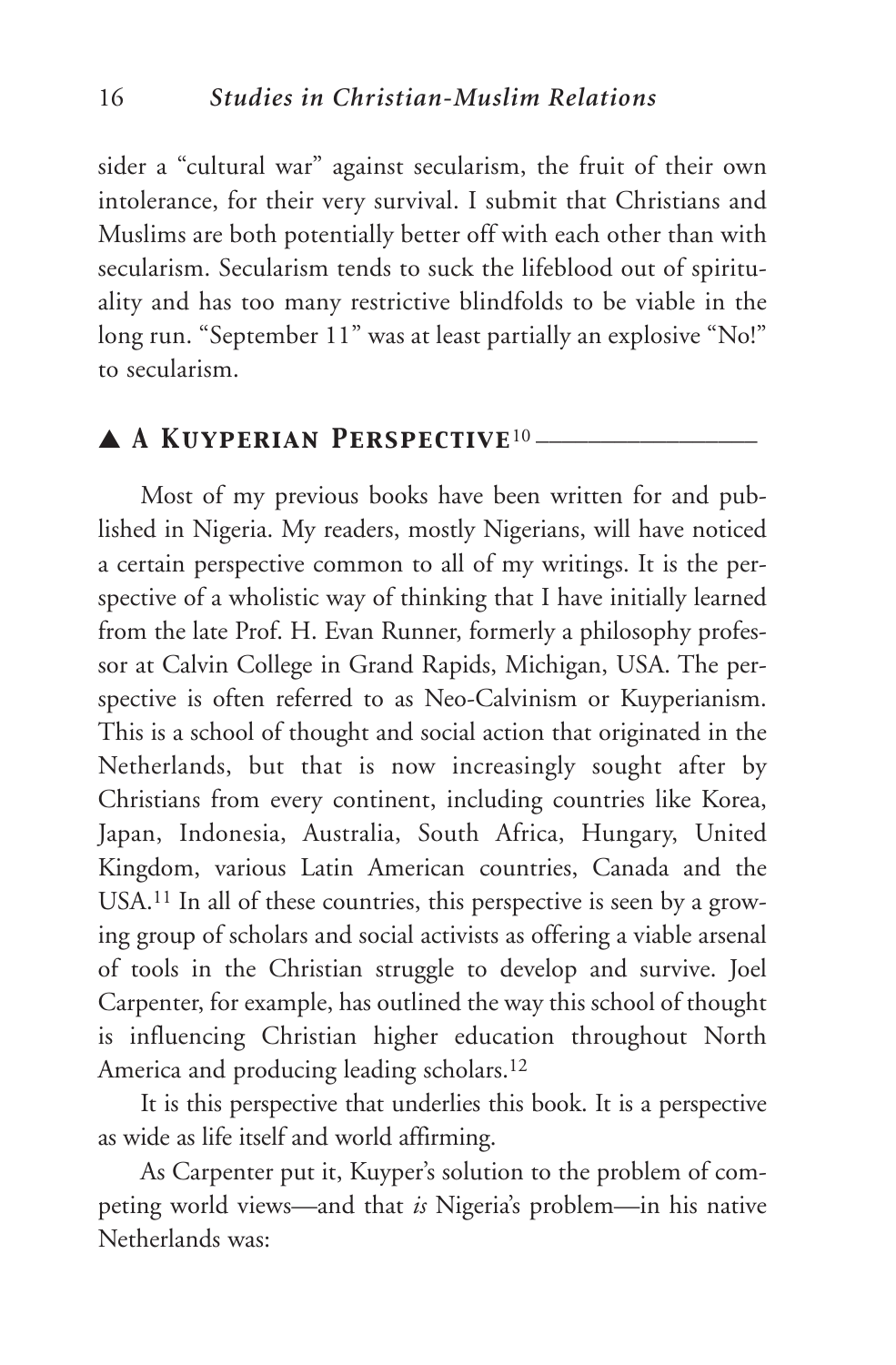*to embrace pluralism and to emphasize the value-laden, commitment-driven nature of knowledge. He reasoned that people quite naturally formed communities of the likeminded that shared a singular view of reality, a distinctive pattern for living and a socio-political agenda. A just society would recognize this social, intellectual and religious pluralism and encourage the various communities to negotiate the common good. Likewise, Kuyper insisted, one's knowledge of the world was inevitably coloured and shaped by one's prior commitments—most fundamentally, religious commitments—concerning the nature of reality. Knowing was never value-free; science could not be completely objective. Scientific naturalism thus had no claim to a privileged position over against other world views.*

*Kuyper was not calling for the fragmentation of public life, however. Given God's common grace, he argued, there would be much overlap in human efforts to understand nature and humanity, and thus opportunities for conversation, debate and negotiation, both in learning and politics. Yet the social-intellectual and religious differences that drove outlooks and agendas were real, and they should not be forced into unitary national establishments, whether religious, intellectual or political. Various communities of faith and values could play public roles, yet not feel compelled to choose between domination, accommodation or withdrawal. They would have the social and intellectual space to work out their particular convictions, but would retain the right to put their ideas into play on an equal basis.*

In addition to Carpenter's summary, I here add eight further items of clarification of some basic points of the Kuyperian movement that developed over time. They are selected on basis of their relevance to the Nigerian situation as per my judgement.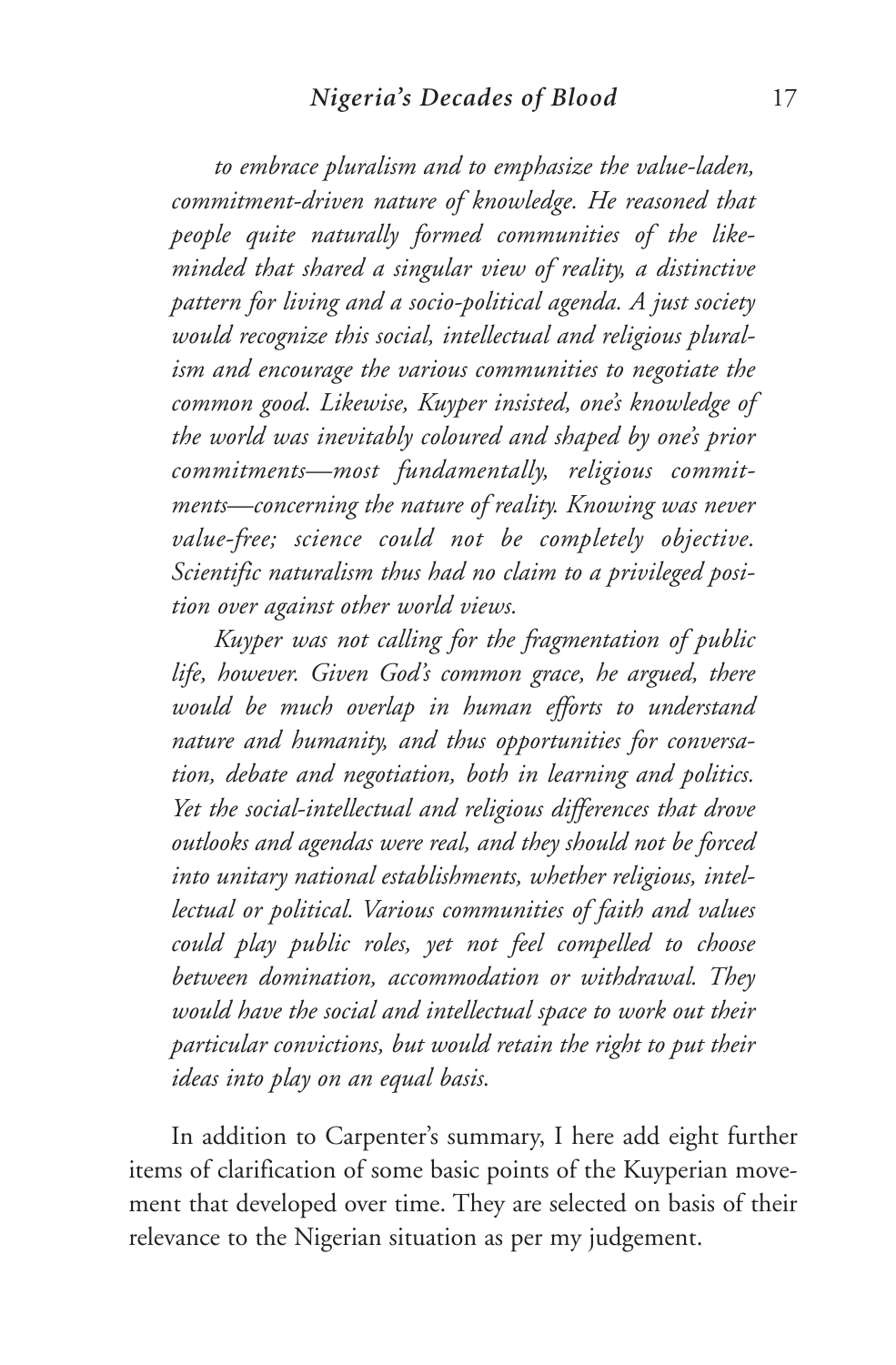First, Kuyper developed his perspective in response to nineteenth-century secular liberalism in the Netherlands that had become oppressive and intolerant. Kuyper countered it with a type of *thorough-going pluralism* that would allow full scope to all groupings in society to blossom on their own terms, even the secularism that he considered demonic. This was starkly different from secularism that denied others the freedom to define themselves and sought to force them to live by its definition. Specifically, secularism invariably seeks to force religion into a straitjacket of private spirituality and individualism that restricts its expression to a socalled sphere of religion, that is, church or mosque. It seeks to reduce the scope of religion to the sphere of the subjective, while it regards secular knowledge as objective, neutral and exclusively suitable for the public square. Secularism has proved incapable of understanding the basic nature of religion because of what Paul Marshall refers to as "secular myopia."13 Kuyper's form of pluralism would allow for the unfettered development of all religions or world views—note the plural—on their own terms, not as defined by secularism, though including secularism.

Second, Kuyper posited the *primacy of the religious impulse in human life*. The human race is, first of all, a religious race, a race of believers. This is in contrast to Rationalism, which emphasizes the rational as the centrepiece of human life. According to Rationalism, everything is based on an alleged objective, neutral reason. Reason is the neutral platform on which all people can meet and converse with each other. It is not a matter of "religion within the bounds of reason," as Kant would have it, but, rather, of "reason within the bounds of religion," as Wolterstorff of Yale put it so aptly in the title of his book.14

Marxism, another strong contender for human loyalty, emphasizes the economic aspect as foundational and sees all culture evolving on basis of economic interests. Empirically, Marxism is probably closer to the facts than is Rationalism. There is a close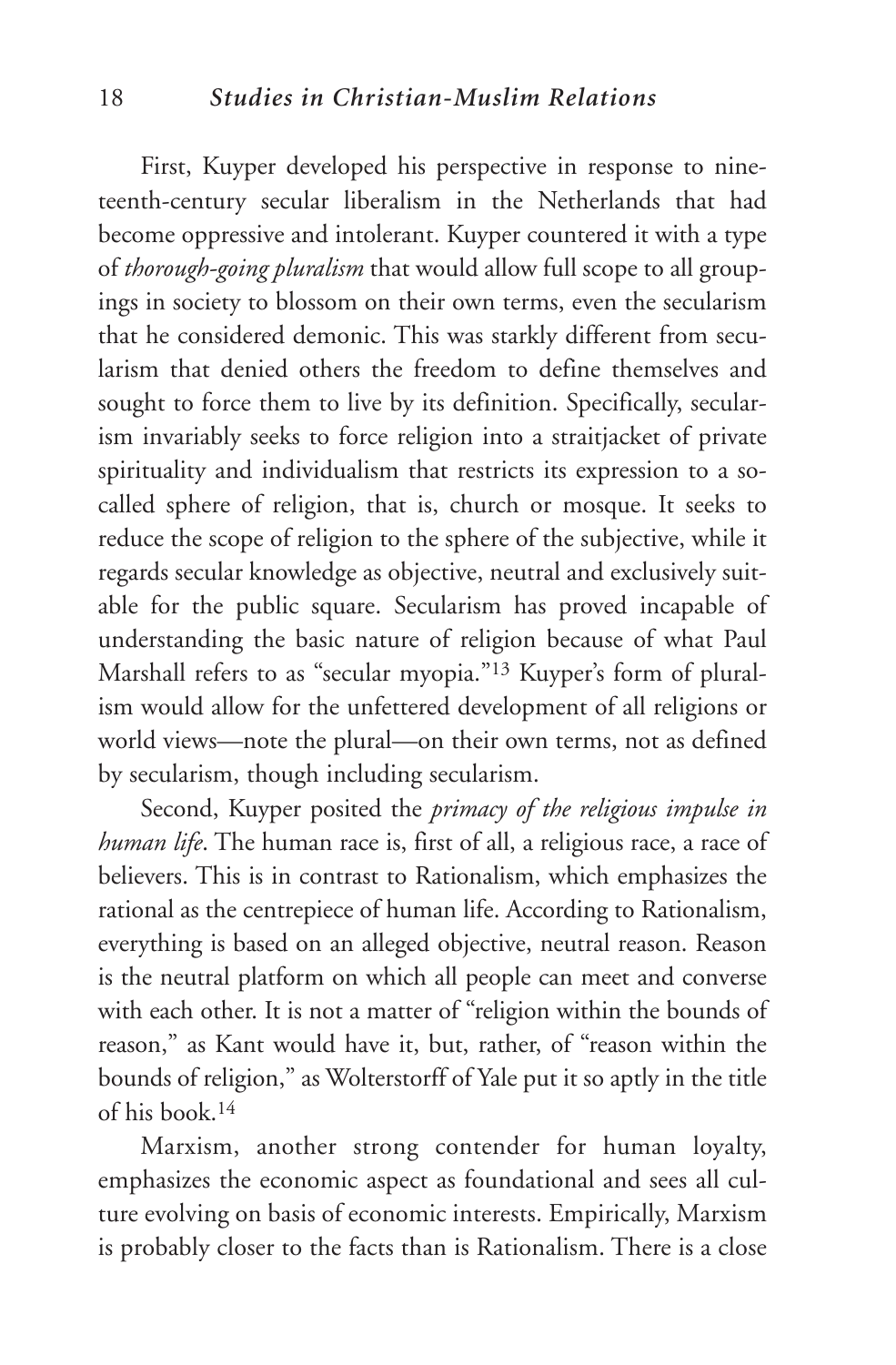affinity between the influence of economic and religious factors, a strong mutual influence on each other. One can argue that there is even a kind of confluence of Kuyper and Marx here, for when people give priority to their economic interests, that interest has in fact become the centre of their religion and life—a new idol. Their religious life imperceptibly changes to accommodate their economic status. I have seen it happen in my own denomination with devastating results.

Kuyperianism focuses on religion as the basis of all human life, with religion seen as the point of ultimate loyalty and value in the lives of individuals and communities. All the other aspects are shaped by the basic categories of the dominant religion, faith, beliefs or world view in a given society. Of course, religion and the other aspects mutually influence each other, but when all is said and done, the foundation of it all is the religious or, if you prefer, faith or world view.

Among other things, this means that there is *no neutral zone* in life like politics, economic or science,<sup>15</sup> where we can all meet as neutral, rational people. Though Nigerian Christians sometimes seek a solution to the Christian-Muslim controversy in that direction, it is a lost cause, for all these cultural areas rest on that oftenhidden foundation of world view, faith or religion.

Kuyperian Christians share this insight with both postmodernists and Muslims. They have, apparently, come to it independent from each other, though undoubtedly especially Kuyper and postmodernism are co-heirs of Western philosophical developments. One can even argue that both of them are co-heirs with Islam of Greek philosophy. Unfortunately, many Christians have been misguided into a dualistic scheme that separates religion from these other areas. The fatal implications of this dualism will become clear as we proceed.

Third, religion is not only the basis of a life, but it is also *comprehensive or wholistic* in nature. Again, this is an insight that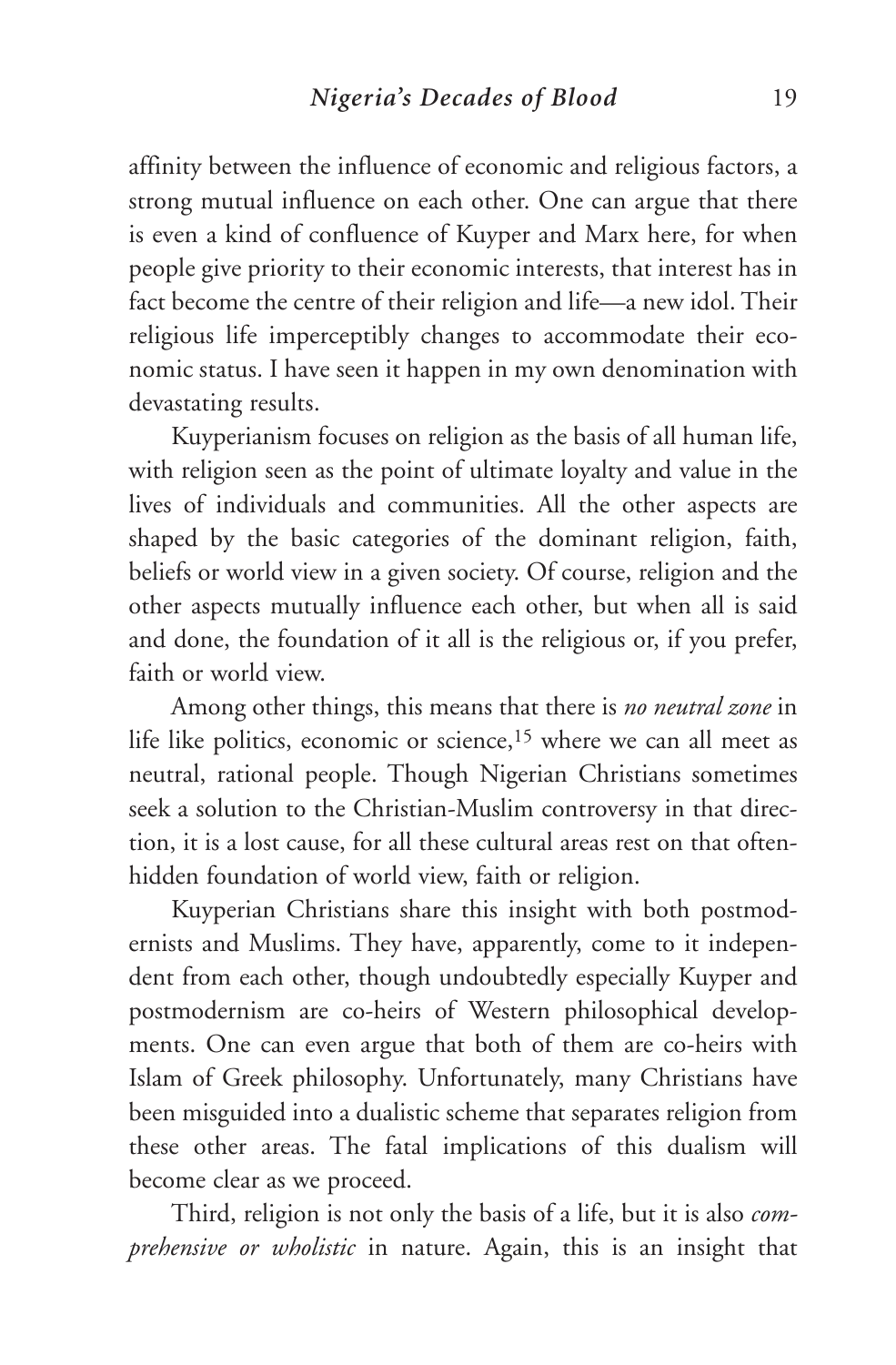Kuyperians share with Muslims. Both traditions emphasize that religion is a way of life, not merely a slice of life or a sector that belongs to the realm of church and mosque. Both Kuyperians and Muslims produce books and articles exploring the relationship between economics, politics, and other cultural aspects to their religion and regard the latter as basic to it all. Both reject secularism, because it compartmentalizes religion and restricts it to a small area of life, to the personal and private. It squeezes religion into a narrow mold that does not fit its genius. Again, unfortunately, Nigerian Christians have by and large inherited a secular definition of their religion—an inheritance that has deprived them of more relevant tools in their relationship with Muslims.

Fourth, bare facts are inaccessible to us*. We all see facts through the grid of our world view or faith,* never as they are in themselves. We always observe through the colour of our lens. This explains why people with different lenses often interpret the same events in opposite ways, as if they are looking at different realities.16 During colonialism, ecumenical missionaries on the one hand and evangelical missionaries on the other interpreted colonialism in opposite ways, though all were confronted with the same facts.17 In this series, too, it will become very plain that Christians and Muslims interpret the religious situation in Nigeria in opposite ways. Though the objective reality may be the same for all, their world views drive them into opposite interpretations of the "facts." It is an objective of this book to aid both parties to look through the other's lens; if not to come to full agreement, at least to reach some degree of mutual understanding.

Fifth, the human race is appointed as God's *vice-gerent* or, as Muslims tend to call it, God's *khalifat.* Humanity represents God in this world and is expected to develop it. Christians know this command as the "*cultural mandate*." Most varieties of Christianity have unfortunately downplayed this biblical teaching and separated this cultural mandate from the great commission—a separation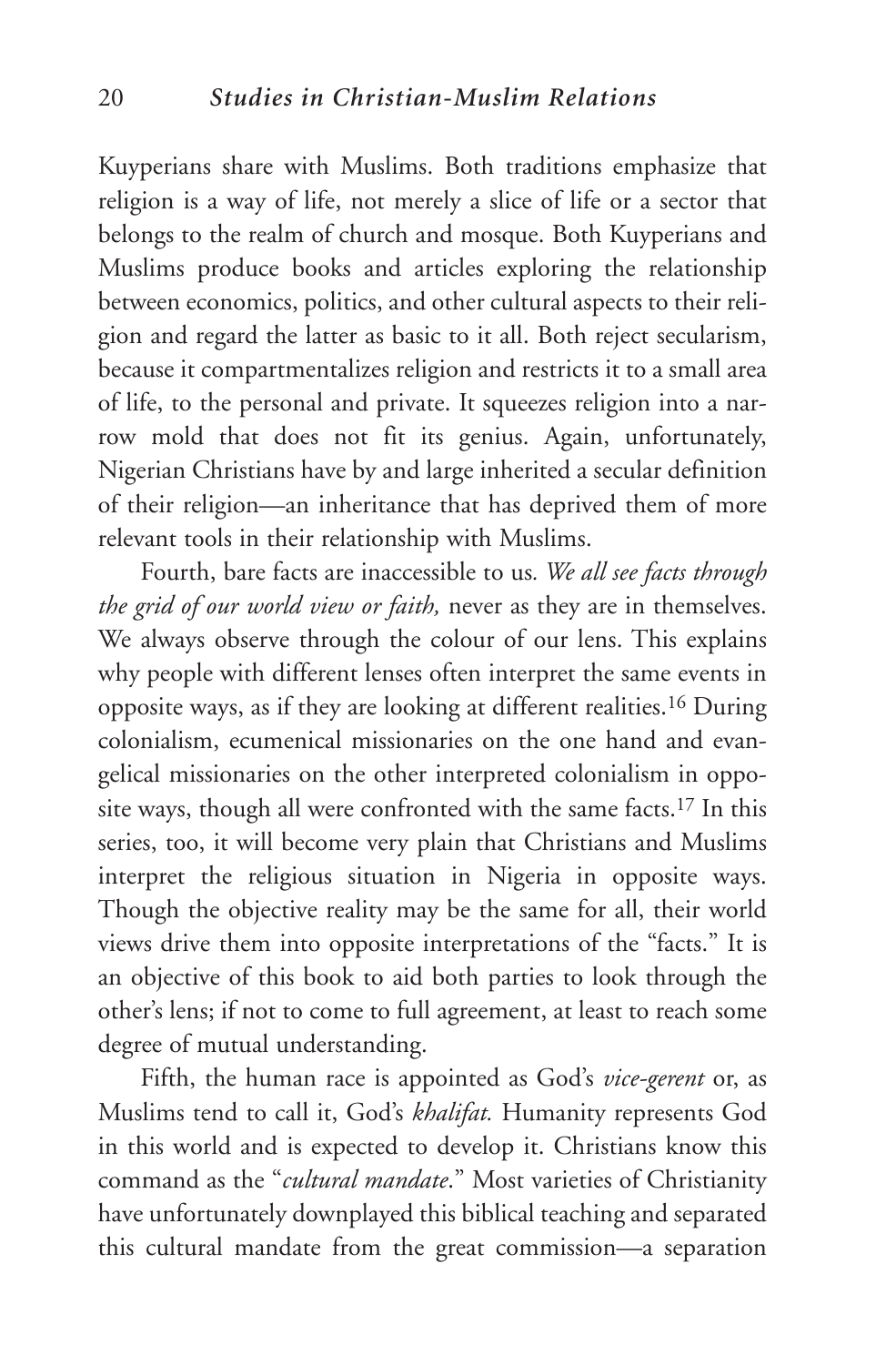that has also encouraged the trivialization of their religion. It is no wonder that R. Paul Stevens bemoans this "tragic separation of the Great Commission from the Creation Mandate," precisely because it has caused so much havoc in the Christian community. In fact, though almost all Christians know about the commission, few are aware of the mandate. In Kuyperian thought, this mandate is as crucial as it is in Islam.18

Sixth, Kuyperianism, along with Islam, recognizes an *antithesis* between the Christian or Muslim religion and all other world views. There is a basic foundational difference between these religions and competing world views that drive them into different directions and are major reasons for the different national and regional cultures of this world. This is an antithesis between the Spirit of God and all other spirits. Both Kuyperianism and Islam are keenly aware of this antithesis. Both are also aware of the fact that this antithesis can run right through the heart of so-called true believers, for all experience this battle of the spirits in their own lives when, for example, serious inconsistencies occur between one's official religion and her *actual* world view. Where such dichotomies exist, a person's behaviour will invariably follow her world view and usually go contrary to her official religion.

However, Kuyperianism also recognizes *common grace*, a term referring to the Spirit of God working in and shaping truth even in philosophies and religions that reject Christianity. The basic antithesis between them remains active deep down in the foundation, but it is relativized due to the fact that the Spirit of God reveals important truths to all religions and cultures. Because of this common grace, Kuyperianism gratefully recognizes many aspects of truths in other world views or faiths and is thus ready to cooperate with them. That is also the reason I appreciate so much of Islam.

The current mood in Islam, certainly among fundamentalists, is to emphasize the antithesis at the expense of common grace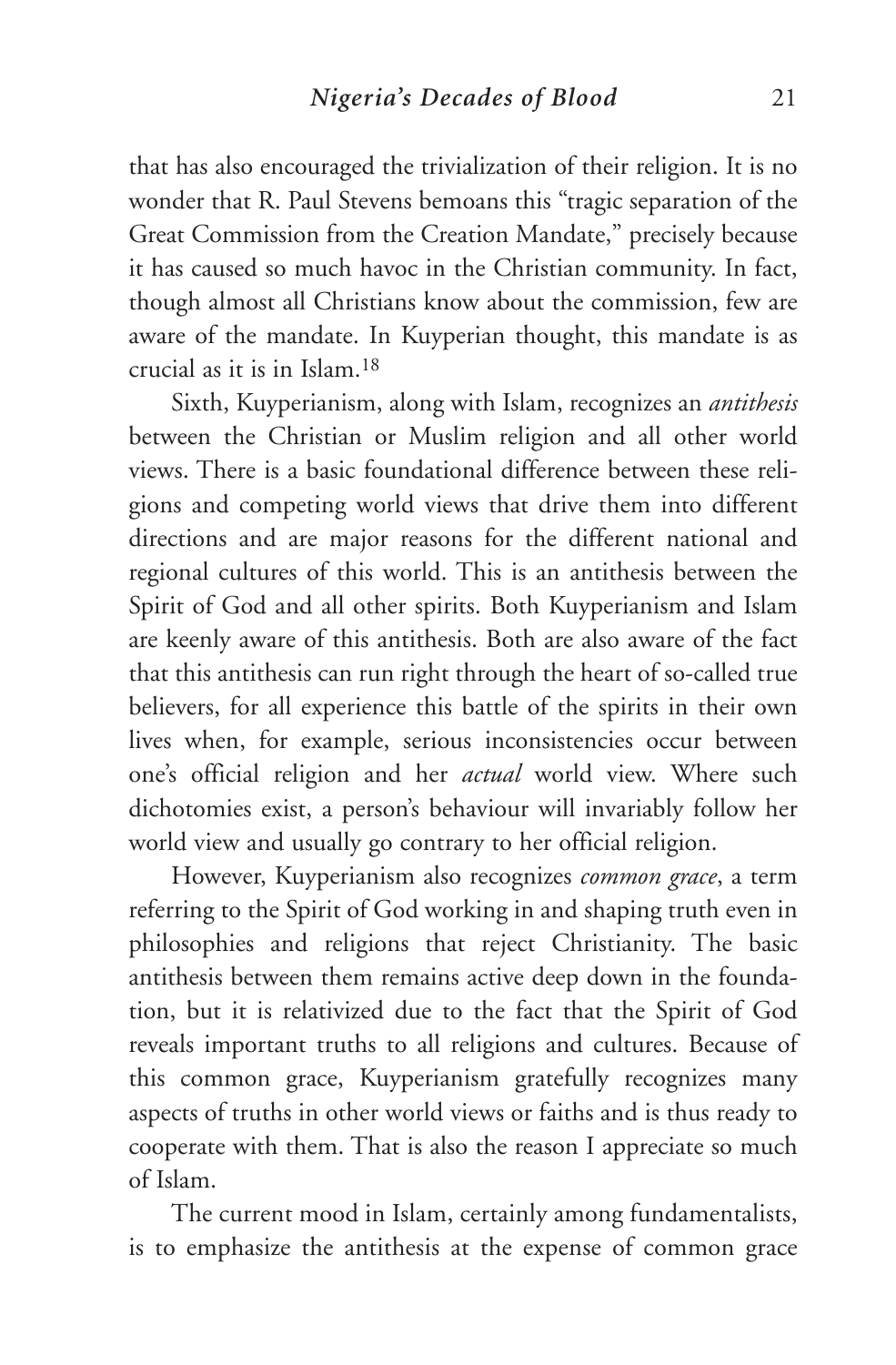considerations. The result is a strong rejection of any truth in other religions and a militant affirmation of "Islam alone." It has led to a high degree of intolerance. No doubt, this current rejection on the part of Islam is because they have woken up from their colonial and secular slumber and are angry that they have been subjected to such humiliation. In the current atmosphere of anger and reassertion, there is little room for anything but antithesis.

Seventh, evangelicals and charismatics are very much steeped in individualism and concentrate on individuals, while their liberal and ecumenical counterparts have tended to be more concerned with communities and structures. The Kuyperian tradition will have none of these one-sided perspectives *and gives all their due individuals and communities, people and structures.* The tradition has created structures in various cultural sectors that were to be guided by basic Christian perspectives. Christian newspapers, universities and colleges, labour unions, housing co-operatives and political parties have all been part of the history. The reason for these was the insight that all of these organizations are expressions of different world views, faiths, sets of beliefs and values. When the underlying world view is secular, this does not render them neutral but makes them pursue their goals along secular lines that exclude many Christian principles. Today, Muslims—especially the fundamentalist variety—are deeply aware of the difference between Islam and secular world views as they undergird the various social structures. Hence, like Kuyperians, they are in the process of establishing all kinds of alternative Muslim structures and write extensively about the differences they expect these to make for them.

Eighth, a major motivation for much of the above was Kuyper's *concern for the poor*.19 His was not merely an abstract philosophical or academic concern. The vision surely included such marks, but underneath it all lay his passion for the poor and the oppressed. This is one aspect that has largely gotten lost in the subsequent Kuyperian movement. As the constituency moved up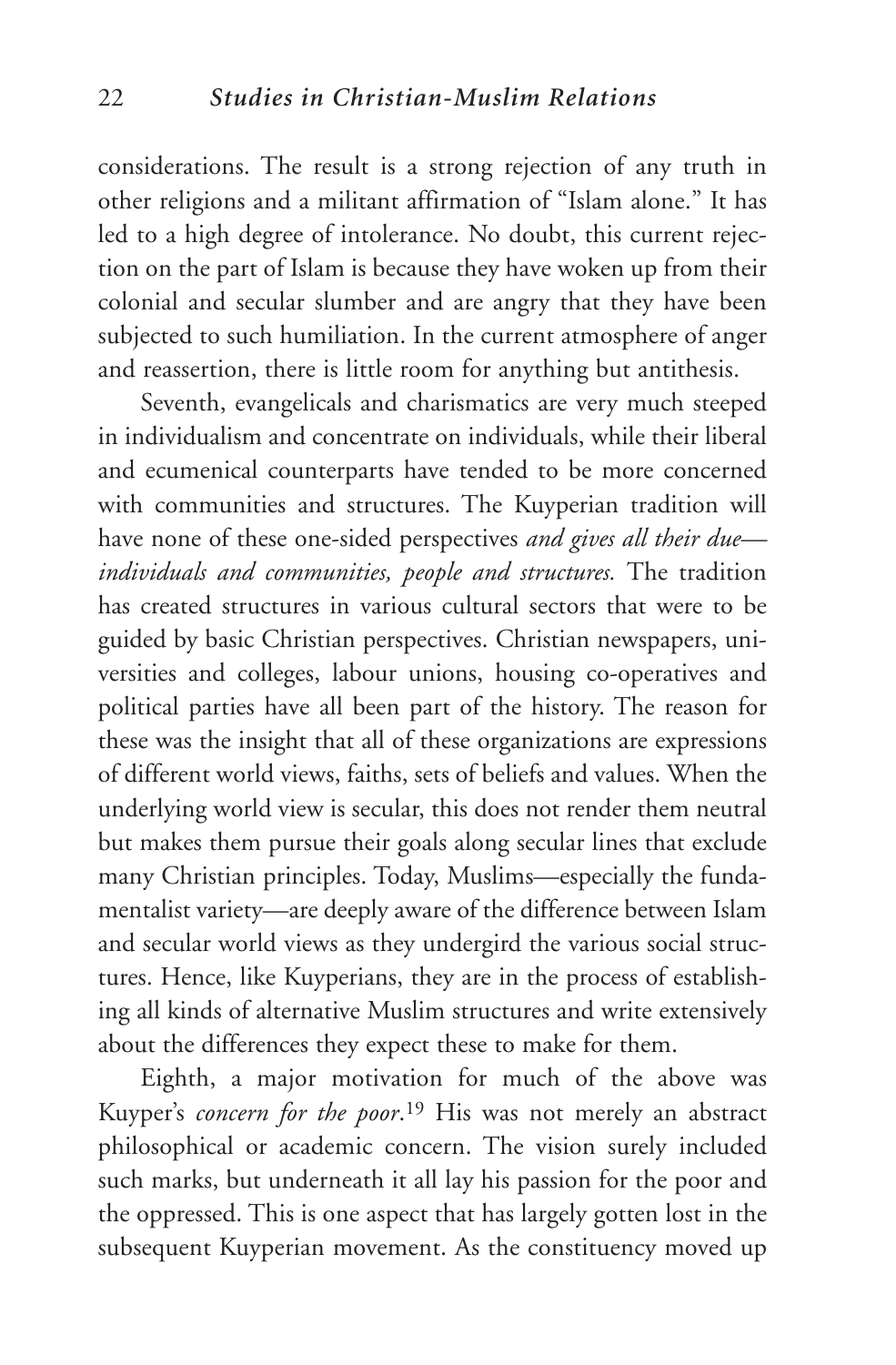the economic and political ladder, the passion for the poor largely gave way for more middle-class concerns. In North America most adherents of Kuyperianism are found in academic and ecclesiastical institutions, where the philosophical and theological aspects claim the major attention.

Though Kuyper formed, among other institutions, a Christian labour union in order to empower the poor, today labour unions whether secular or Christian—have rough sledding among most North American Kuyperians. I personally took up the challenge of empowering nurses' aides and other hands-on caregivers to Michigan's elderly by attempting to organize them under the umbrella of the Christian Labour Association. This was met, however, with a solid front of stonewalling in the Christian Reformed Church, the major heir to Kuyperianism in North America. Concern for the poor is expressed in typical evangelical fashion: charity rather than structural, as per Kuyperian tradition. After all, the homes for the aged are owned by members of this constituency and organizing their employees is seen as a threat to their economic interest and structures.

Every ideology, even the best, is subject to tinkering and emasculation when the economic status of its adherents has changed upward. Not only is Carpenter's quote above useful as an intellectual summary of major Kuyperian concepts, it is also illustrative of a changed focus in that it avoids any reference to Kuyper's passion for the poor. Kuyper was definitely ahead of most Christian leaders in providing structures that were effective in overcoming poverty in the long run. His was not the individualistic ameliorative soup-kitchen approach; he dealt with the structures needed to overcome the problem itself. The Kuyperian concern for the poor and related concerns for justice are very relevant for the Nigerian situation, and are an important point of contact with Islam with a similar concern for structures of justice and peace.

I introduce Kuyperianism into the Nigerian discussion because it gives Christians an alternative to the secular perspective they have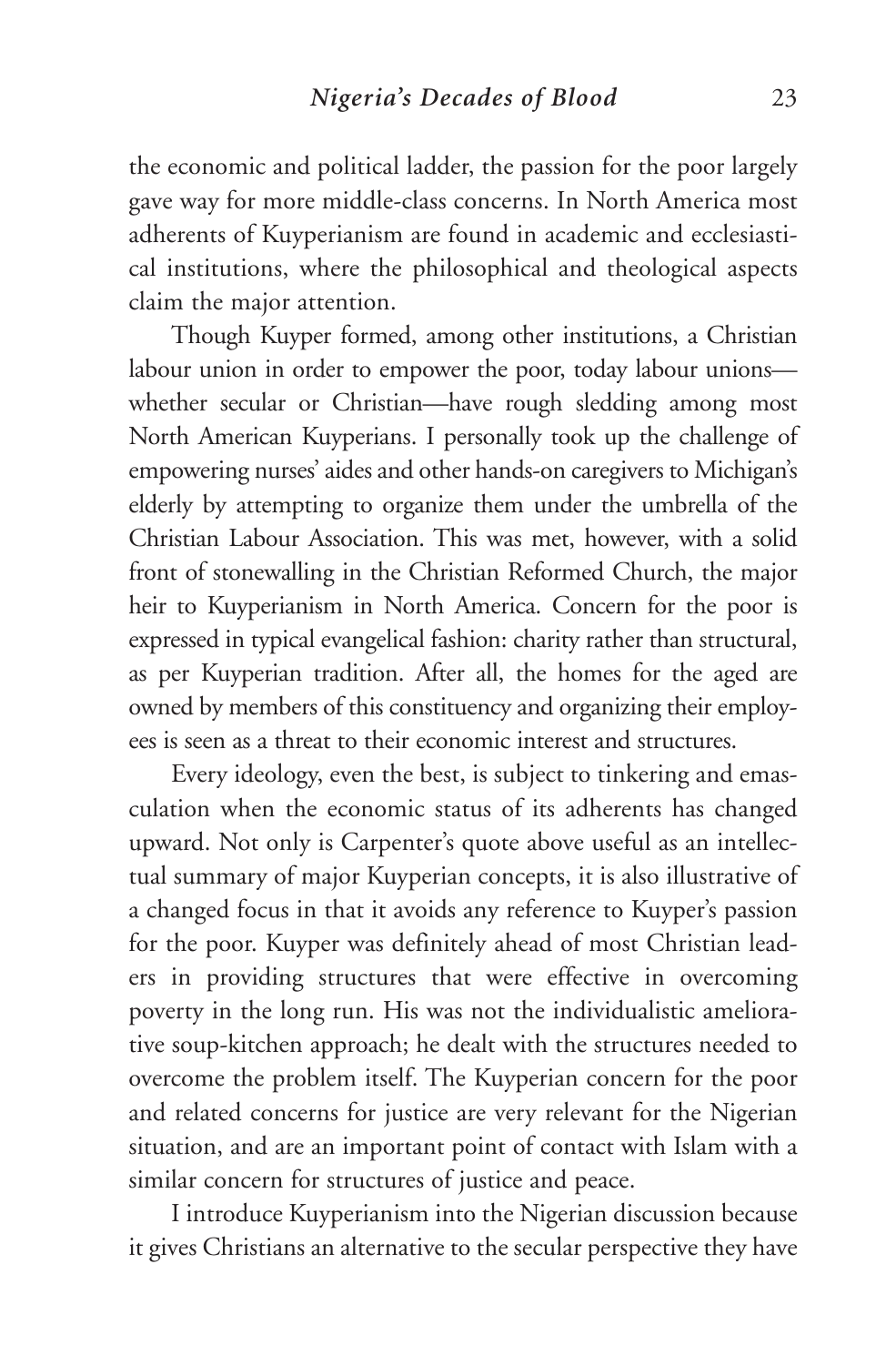inherited from missionaries who were not always aware of the issues or their implications. It is a perspective that is increasingly recognized internationally as pregnant with positive potentials for a Christian approach to the world and other religions. This perspective is hereby offered to both Christians and Muslims as a more legitimate interpretation of the Christian gospel that simultaneously is one that should make it easier for Muslims to live and work with. It could become the basis for more fruitful relations between the two faiths. It would enable Christians to withdraw the red flag of secularism they are constantly waving before Islam and that evokes so much negative passion in the Muslim heart.20 Its contours will become clearer as we move along, especially towards the end of this series of studies<sup>21</sup>

## ▲ *Parameters and Spirit of Discussion* \_\_\_\_\_

As to parameters for this discussion, Nigeria-wise, I will be hovering mainly between the 1980s and the initial birth pangs of the new millennium, though the post-colonial era of the Ahmadu Bello days will also come into view. The 1980s in Nigeria were marked by horrendous religious riots that continued throughout the 90s and have already taken us into the new millennium. With the adoption of the shari'a in a number of northern states in Nigeria, new tensions and even riots have already flared up—a process to which at this moment no one can foresee an end.

Though this project has been in the making for some years, this Introduction is being written during the aftermath of September 11, 2001. We have entered a new and uncertain phase in the relationship between the Muslim and Western worlds. At this very time, Afghanistan is being bombed daily. This book will not deal with those new developments. One has to place his parameters somewhere. However, these most recent horrible developments do indicate that Nigeria is a true microcosm, in the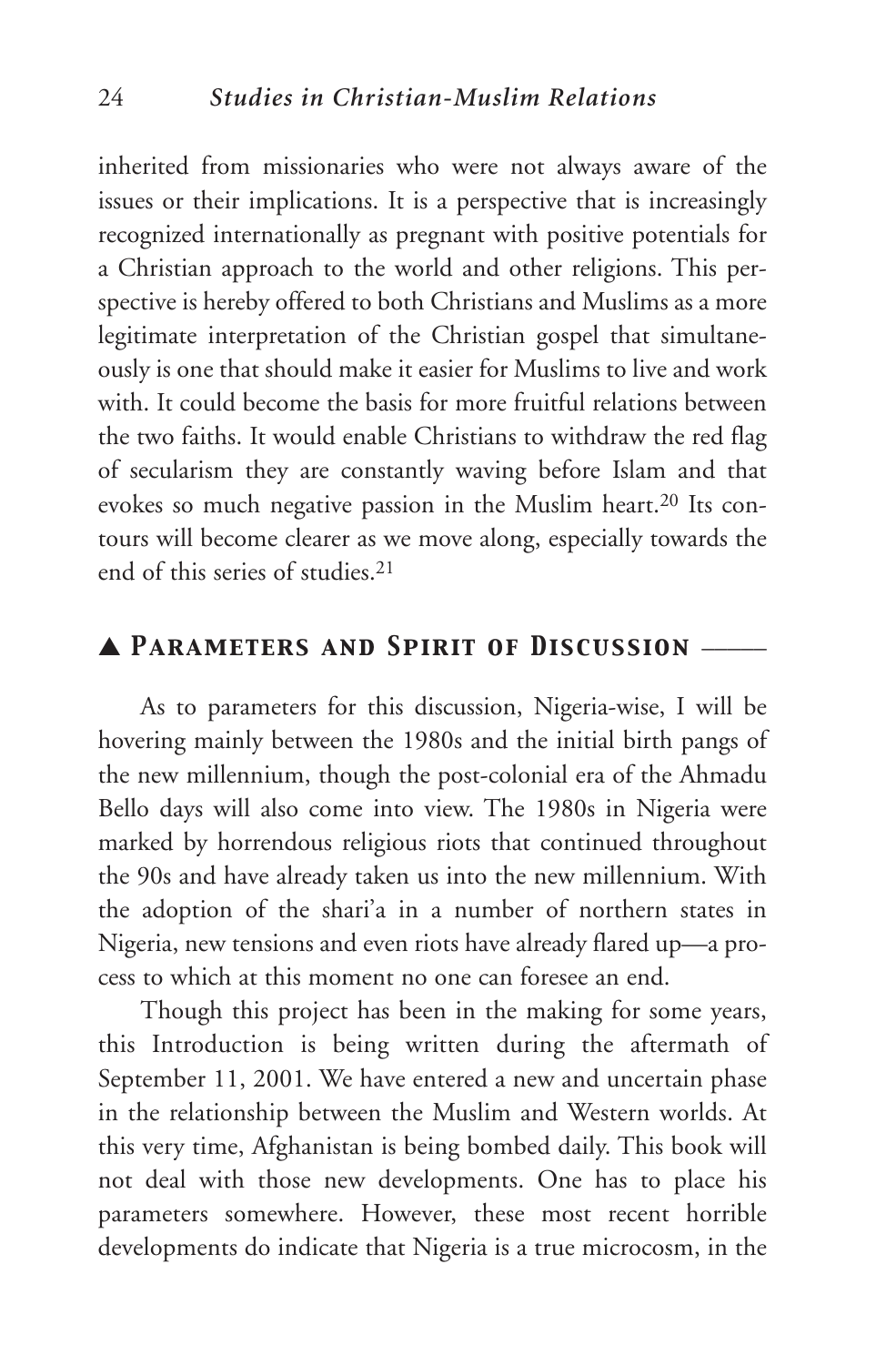sense that it demonstrates the fatality of secularism in Christian-Muslim relations.

In contrast to what obtains in Nigeria, I promise to be polite and respectful not only *vis à vis* Christians, but also with respect to Muslims. I have some basic disagreements with both groupings, but I pledge my very best to remain courteous to all. That may not be easy for me, since I am an aggressive person by nature. However, I recently read relevant sections of John Bolt's *A Free Church…,* where Bolt writes about the American cultural war and indicates the importance of civility in such situations. Nigeria is in a similar war, not between Christians and secularism, but Christians and Muslims and between Muslims and secularism.22 Such wars get very ugly unless the combatants remember the basic rules of humanity. In Nigeria, not to speak of the post-September 11 world as a whole, it has become ugly, very ugly, at least partially because civility has been thrown to the wind and the combatants are no longer listening to each other. In this discussion, I regard myself not as a combatant but as a self-appointed consultant to both sides, respectful, critical, civil and courteous. May I be forgiven for occasional signs of impatience or for remarks that may hover on the line between the humorous and the sarcastic. After all, I cannot deny myself completely!

I am an expatriate missionary holding both Dutch and Canadian citizenship. Some would say that this status disqualifies me from contributing to a solution to Nigeria's religious crisis. Being both a Westerner and a missionary, I am a member of groups that have contributed to Nigeria's problems. I will not deny those contributions,23 but Nigerians themselves have contributed more during the past decades. I have not heard that for this reason all Nigerians are disqualified and have nothing to offer! Neither does my expatriate status disqualify me any more than other expatriates invited to Nigeria to participate in conferences dealing with the religious question.24 I believe that with thirty years of deep involve-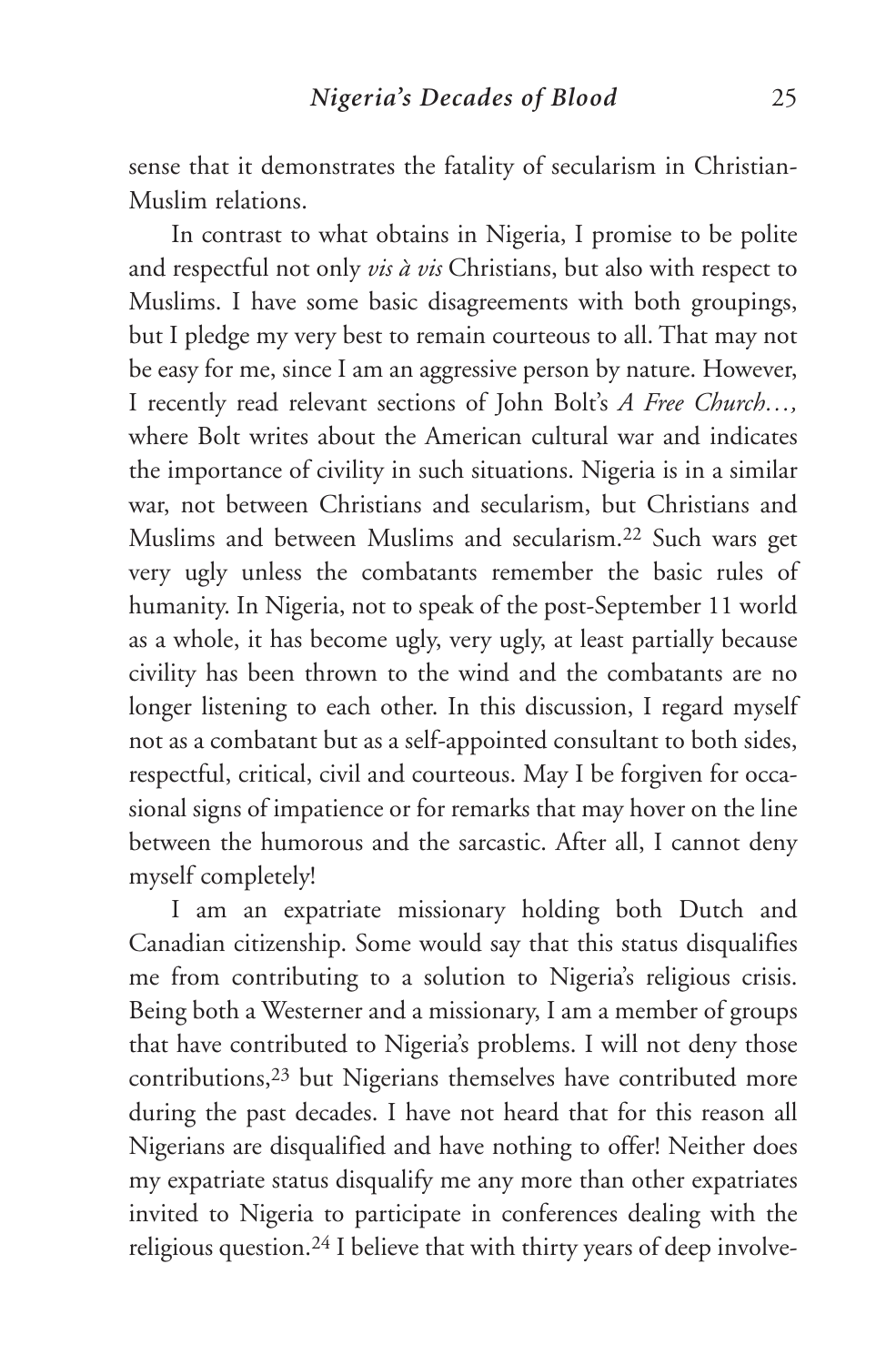ment in Nigerian life, both as a missionary and a scholar, I have some useful ideas to contribute towards the parameters within which we must find a solution to our religious problem.

Now, I am definitely a Christian, not a Muslim. However, I have decided that I must allow Muslims to speak for themselves in these pages just as well as Christians. All along the way, I quote extensively and even attach appendices in which we will hear the Muslim voice. This is not going to be a one-sided tirade against Muslims. I will try to understand the Muslim community with empathy and not unceasingly criticize them—except where they deserve it! Where they are right, I will give them the credit. Where Christians are wrong, I will say so as well. My affirmations and critiques will cut both ways.

I am aware that such an approach will not be appreciated by some of my fellow Christians. Some will consider it a sellout. But this is what the Lord has put in my heart and I can do no other. I also realize that many Muslims will not believe my intentions and may regard this work as yet another ploy to undermine them. A Western missionary writing empathetically about Islam? That can hardly be fathomed, even though I am by no means the first.<sup>25</sup> I am out to proclaim the gospel of Jesus Christ, and I judge that this task needs a certain degree of objectivity and empathy for both sides if that gospel is going to get a chance to contribute to harmony, healing and nation building—and if Nigeria is to survive.

Note carefully that I offer some ideas about parameters within which a solution must be found. I do not delude myself into thinking that I have the solution itself. As Falola writes, "No widely held theories for curtailing the devastation of violence and aggression has been formulated."26 When experienced, wise and gentle Christian leaders like Ishaya Audu throw up their hands in despair and confess that in this particular situation all solutions elude them, then it would be presumptuous of me to pretend to have ready-made solutions. But it could turn out that I have discovered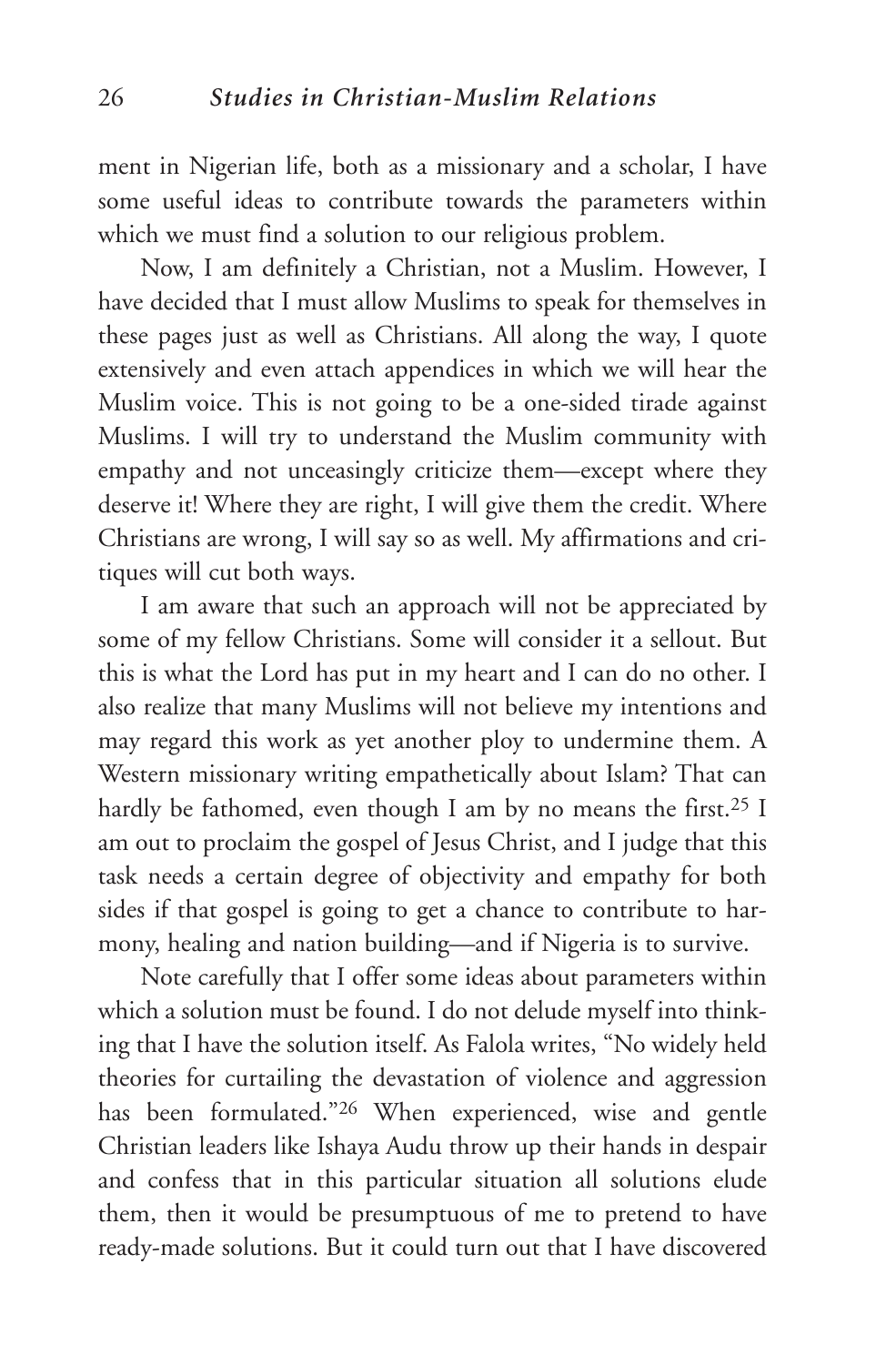certain perspectives on the Christian faith with which Nigerians are not familiar, that could help break the current impasse by providing a new vista of a more wholistic version of Christianity. That, at least, is my hope and a major reason for this study.

So, I humbly offer at least certain parameters that belong mostly to the aspects of the spiritual and world view. These are, after all, among the basic building blocks of both religion and society. The continued existence of Nigeria as one nation under almost impossible conditions is a testimony to her people's tenacity and vibrancy. It also confirms my faith in miracles! With apologies to Karl Maier, this house has *not* fallen—and does not need to fall. It is not inevitable.

#### ▲ *Format Details* \_\_\_\_\_\_\_\_\_\_\_\_\_\_\_\_\_\_\_\_\_\_\_\_\_\_\_\_\_\_

This book tells only a part of the story. Plans are to produce a companion CD with greater details. In addition to more stories, this disk will include newspaper articles, conference reports, communiqués and government submissions from Christian, Muslim and academic sources that will not only provide a wider landscape but can also serve as valuable research materials for related studies.

Though eventually this study may appear within one set of covers, for now it will be published in the form of individual monographs, each unit dealing with a separate aspect of the subject. The title of the entire series of monographs is *Studies in Christian-Muslim Relations.* Each monograph will have its own title as well.

This Volume One of the monograph series, in addition to this Introduction, presents a detailed coverage of the religious riots that have dotted the Nigerian landscape ever since the early 80s. I try to give descriptions that are representative of the "facts," as the two religions see them in their own ways. Volumes Two and Three will examine Muslim and Christian analyses of the riots respectively.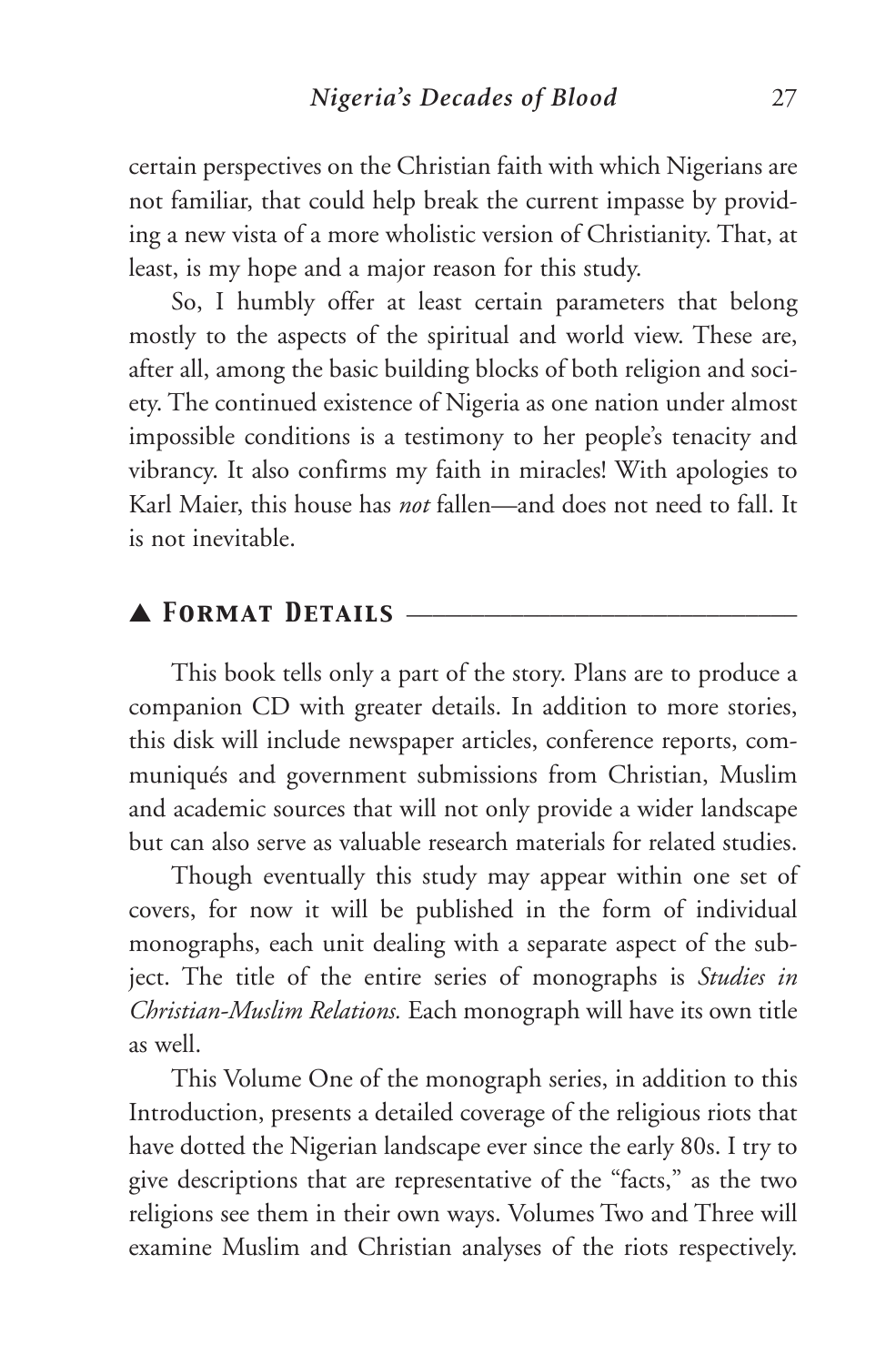So, an analysis of an analysis! Subsequent volumes will discuss various issues that cause friction between Christians and Muslims. Major ones are shari'a, secularism, wholism and pluralism. If time allows, there will also be discussions of gender and fashion issues, public preaching and mission, conversion and human rights.

So, a full plate and a well-rounded menu. All the way through, both parties will be given ample opportunities to express themselves through numerous quotes, some so long they will be attached as an appendix. It is common in quotations to indicate omitted sections by ellipsis points (…). For reasons of readability and esthetics, I have in some cases omitted these when they were too numerous. I assure you, however, that no meaning will be lost or distorted.

Though these studies are based on extensive and academically responsible research, they do not always follow current trends of academia. My aim is not primarily academic or theoretical. However, I have borrowed one leaf from that realm—namely, the abundance of endnotes. Some of the information may be unbelievable to some readers. It may be helpful and reassuring to see the source. The promised companion CD should especially help such readers.

They are endnotes with a difference. No traditional jargon is used and the notes often contain no more than is necessary to identify the publication in the Bibliography. For full information about any publication, you have to turn to the Bibliography.

Another non-academic feature is that I freely use the pronouns "I" and "you" to encourage a less formal relationship between you, the reader, and myself. It lends a more personal tone to the book. And personal it is: straight from my heart to yours.

May Allah, the Creator, the Ruler, the Compassionate, the Just and Merciful, known in English as God, bless us on this journey. I am not so unrealistic as to expect an environment without religious friction between these two faiths in Nigeria. I do, however, believe that both religions have the wherewithal to replace their current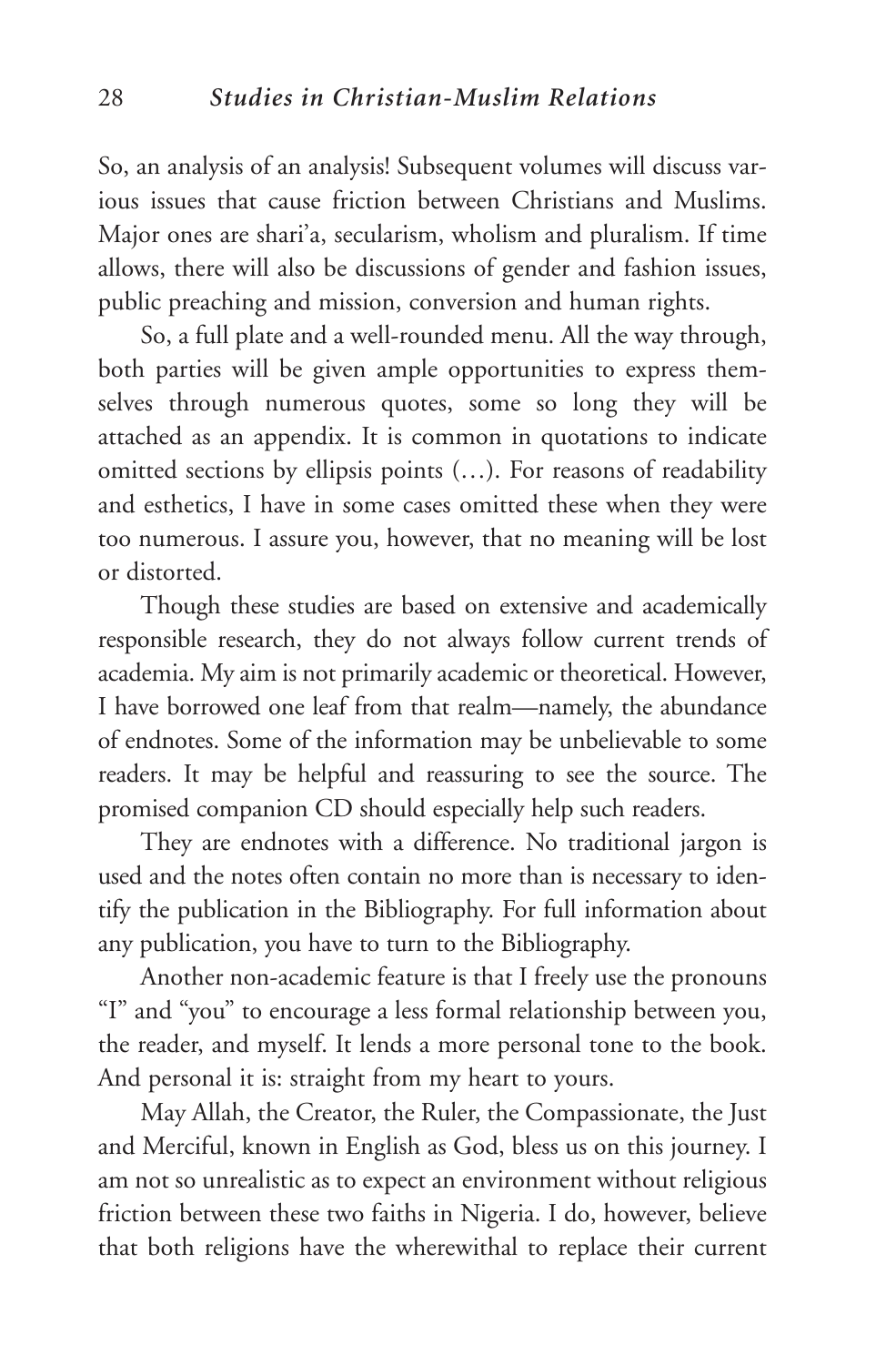dangerous standoff with a more cooperative mode that will take Nigeria away from the brink. Failure to work towards this with the greatest urgency could not only lead to the fulfillment of the Maier prophecy, but also seriously undermine the credibility of the world's two largest religions. Neither stands to gain from either of these prospects. And so we pray….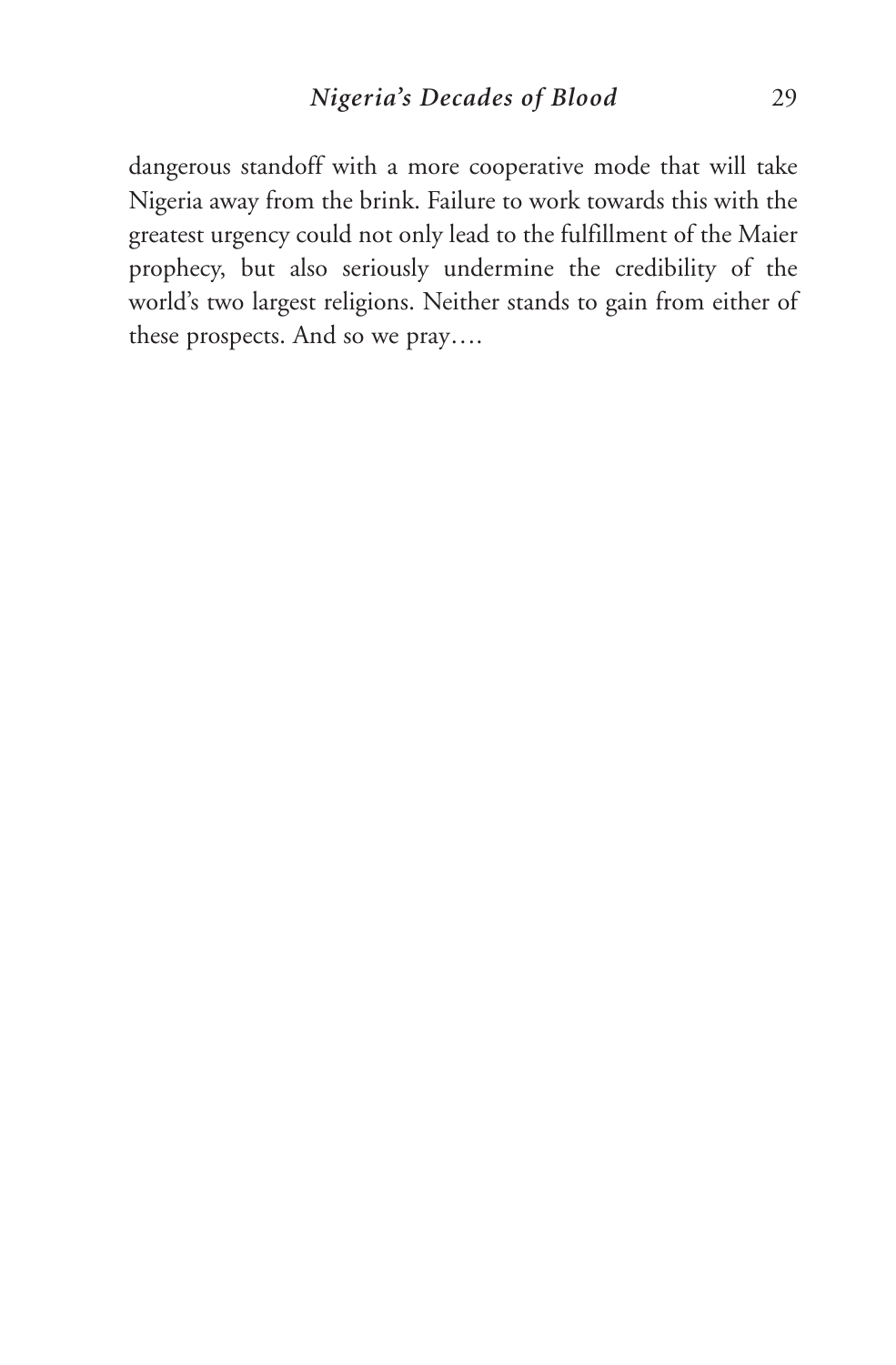$\blacktriangle$  Notes  $-$ 

1 *Tell*, 6 Dec/93; 30 Jan/95. Aso Rock is the Nigerian equivalent to the White House, located in the capital, Abuja.

2 *New Nigerian,* 28 Feb/2000, p. 1.

3 J. T. Yusuf, 1995, pp. xvi, 1-2.

4 *NN*, 3 Feb/95.

5 A. Madugba, Report from Association of Nigerians Abroad, 2 May/98.

6 For a recent (2001) update on this subject see K. Woodward, "The Changing Face of the Church."

7 In view of the church's extreme anger with Islam and its widespread participation in corruption, I am not sure I can legitimately add the category of spiritual strength to this evaluation.

8 J.T. Yusuf, 1995, p. 99.

9 Unlike previous censuses, the latest census did not include questions about religion. It has been suggested that the reason for this exclusion is that the government either was afraid or did not want to have it publicly acknowledged that Christians may now well outnumber Muslims. Both religions are claiming majority status and the rights that come along with it.

<sup>10</sup> This section, though important for understanding these studies, assumes advanced education. You can skip it if you find it too difficult. Do not let it discourage you from reading the rest of this and subsequent volumes.

<sup>11</sup> The most recent major publications on this subject in English are by the following authors, all listed in the Bibliography. John Bolt (2001), Luis Lugo (2000), James E. McGoldrick (2000), Peter Heslam (1998), James Bratt (1998). And then there is the standard work by Abraham Kuyper, *Lectures on Calvinism* (1931) and his monograph, *The Problem of Poverty* (1991). Kuyper, the father of this movement, wrote voluminously, but most of it in his native, not widely understood, Dutch language.

<sup>12</sup> Joel Carpenter, "Neo-Calvinism and the Future of Religious Colleges." Insert in *Contact*, Newsletter of the International Association for the Promotion of Christian Higher Education, Mar. 2001, p. 2.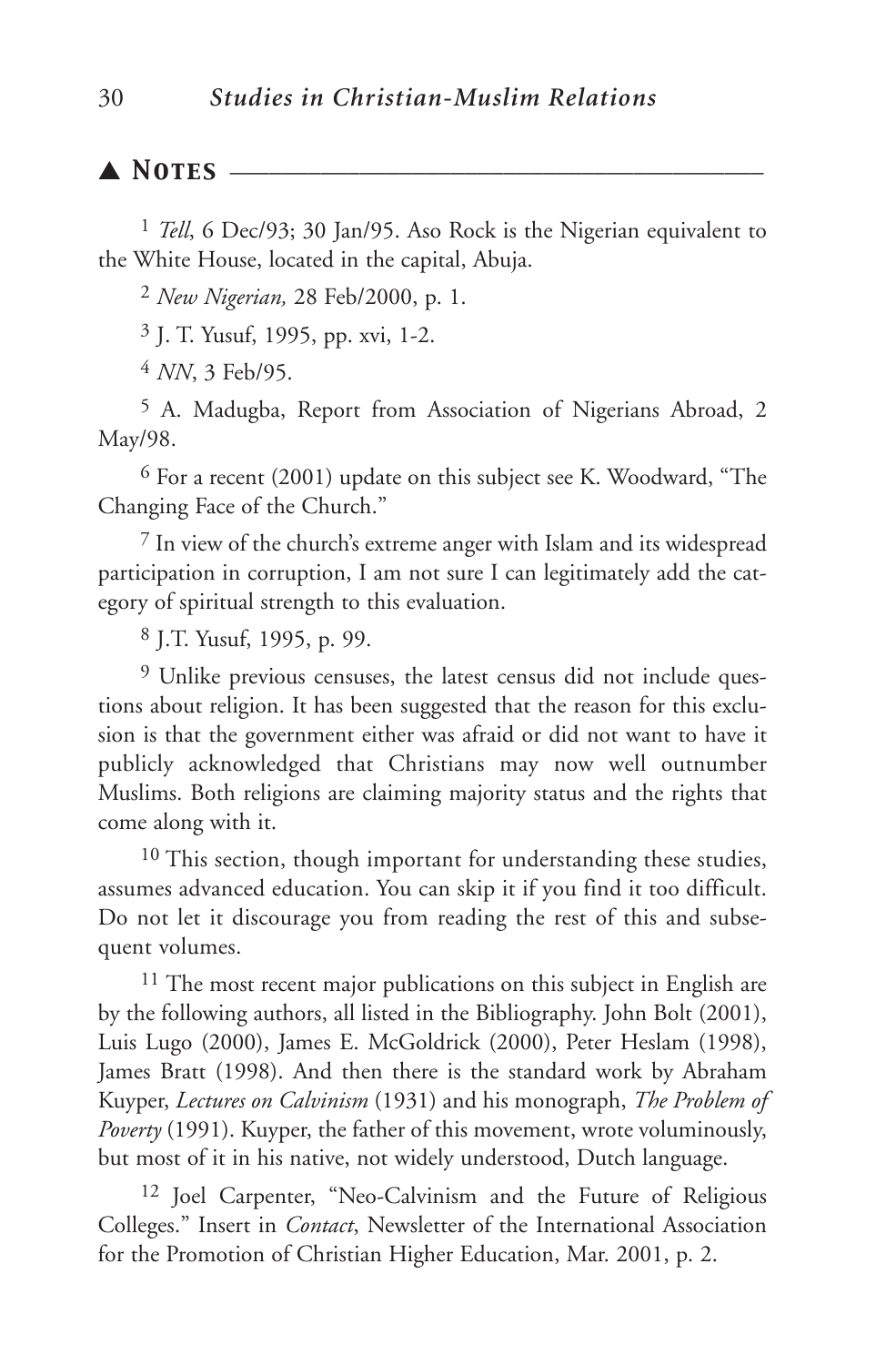13 Paul Marshall, *Their Blood Cries Out: The Worldwide Tragedy of Modern Christians Who Are Dying for Their Faith.* Dallas: Word Publishing, 1997, p. 10.

<sup>14</sup> Of course, it is not only Kuyperians that hold this view. See e.g. Patrick Glynn, who recently argued similarly for the priority of faith over reason on a postsecular basis. See Bibliography for both authors.

15 Jan H. Boer, *Science Without Faith Is Dead*. Jos: Institute of Church & Society, 1991. Here I demonstrate the dependence of science on faith and world view.

<sup>16</sup> I realize that this insight is not unique to Kuyperian thought. It is shared with Postmodernism. However, the latter is a newcomer. Philosophers can probably show a common ancestry.

17 Jan H. Boer, *Missionary Messengers of Liberation in a Colonial Context: A Case Study of the Sudan United Mission*. Amsterdam Series of Theology, Vol. I. Amsterdam: Rodopi Editions, 1979, pp. 49, 218; *Missions: Heralds of Capitalism or Christ*? Ibadan: Daystar Press, 1984, pp. 23, 56.

18 For further explanation, see Boer, 1979, pp. 491-492; 1984, pp. 150- 152, 159-160; *Caught in the Middle: Christians in Transnational Corporations*. Jos: Institute of Church & Society, 1992, p. 2, Chapter 15; For a more recent evangelical expression, see R. Paul Stevens, "The Marketplace: Mission Field or Mission?" *Crux*: *Quarterly Journal of Christian Thought and Opinion.* Vancouver: Regent College, Sep/2001, pp. 7-16.

19 A prime example of this Kuyperian passion is his *Het sociale vraagstuk en de Christelijke religie* of 1891. See Bibliography for an English translation.

20 A few of my publications utilizing the Kuyperian perspective are listed in the Bibliography. The reader is also encouraged to check my Web site: www.SocialTheology.com.

21 For a comprehensive systematic presentation of Kuyperian perspectives focused on Africa, I refer you to the body of literature created by B.J. (Bennie) Van Der Walt, retired Professor of Philosophy at Potchefstroom, South Africa. He has published an endless list of books and articles, but the most comprehensive is his *The Liberating Message* of 1994.

22 I realize that I have just described the struggle in unilateral Christian terms. Muslims would characterize it as a struggle between